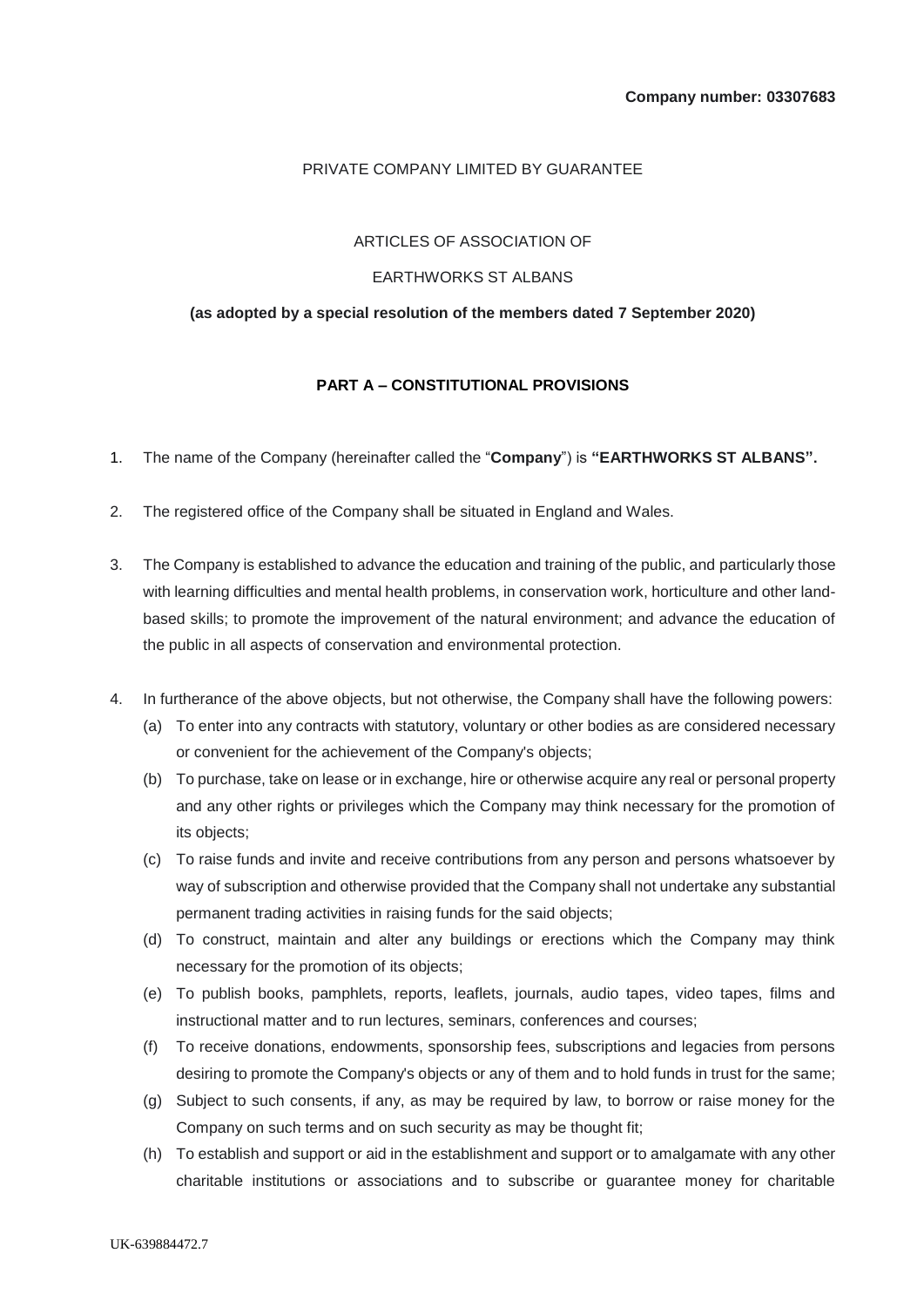purposes in any way connected with the purposes of the Company or calculated to further its objects;

- (i) To undertake and execute any charitable trusts which may be lawfully undertaken by the Company and may be necessary to its objects;
- (j) To invest the monies of the Company not immediately required for its own purposes in or upon such investments, securities or property as may be thought fit, subject nevertheless to such conditions (if any) and such consents (if any) as for the time being may be imposed or required by law and subject also as hereinafter provided;
- (k) To sell, improve, develop, exchange, let on rent, royalty or otherwise and in any manner deal with or dispose of all or any of property and assets for the time being of the Company subject to the provisions of these Articles;
- (l) To engage or employ such personnel (not being Directors of the Company), whether as employees, consultants, advisers or however, as may be required for the promotion of the objects of the Company;
- (m) To open and operate bank accounts and other facilities for banking in the name of the Company;
- (n) To provide indemnity insurance to cover the liability of the Directors in accordance with, and subject to the conditions in, section 189 of the Charities Act 2011;
- (o) To do all such other lawful things as may be necessary for the attainment of the above objects or any of them.

# PROVIDED THAT:

- (1) In case the Company shall take or hold any property which may be subject to any trusts, the Company shall only deal with or invest the same in such manner as allowed by law, having regard to such trusts;
- (2) In case the Company shall take or hold any property subject to the jurisdiction of the Charity Commission for England and Wales, the Company shall not sell, mortgage, charge or lease the same without such authority, approval or consent as may be required by law, and as regards any such property that may come into their hands the Directors shall be answerable and accountable for their own acts, receipts, neglects and defaults, and for the due administration of such property in the same manner and to the same extent as such Directors would have been if no incorporation had been effected, and the incorporation of the Company shall not diminish or impair any control or authority exercisable by the Chancery Division or the Charity Commission over such Directors but they shall, as regards such property, be subject jointly and separately to such control and authority as if the Company were not incorporated;
- (3) The objects of the Company shall not extend to the regulation of relations between workers and employers or organisations of workers and organisations of employers.
- 5. In carrying out its objects the Company shall seek to ensure equality of opportunity for all sections of the community in its own affairs and in access to facilities provided by the Company.
- 6. The income and property of the Company shall be applied solely towards the promotion of its objects set out in these Articles, and no portion shall be transferred directly or indirectly by way of dividend,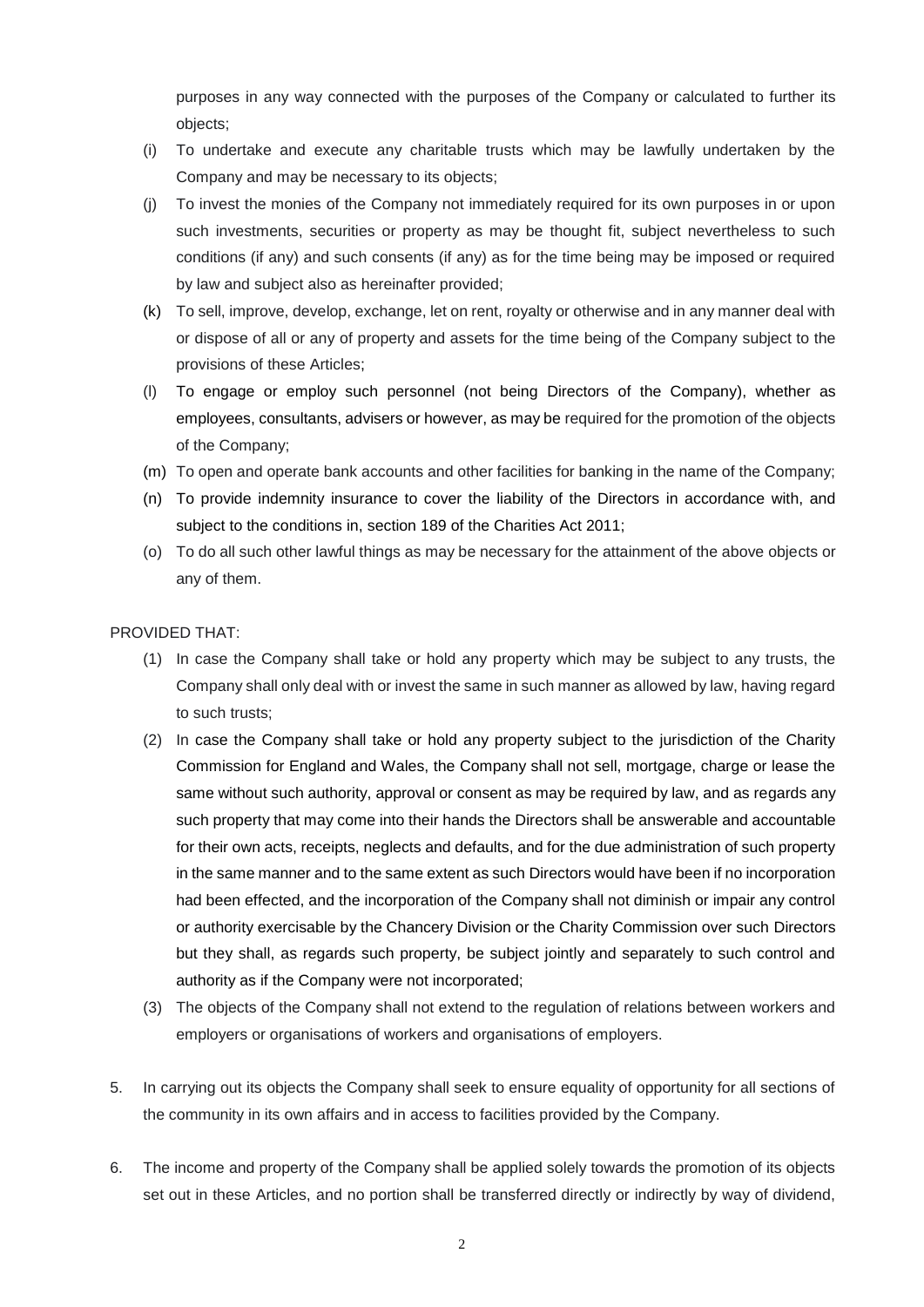bonus, or otherwise whatsoever by way of profit to the members; PROVIDED THAT nothing shall prevent any payment in good faith by the Company:

- (a) Of reasonable and proper remuneration to any member, officer or servant of the Company (not being a Director except as specifically provided for in the Company's Articles) for any services rendered to the Company;
- (b) Of interest on money lent by any member (or of its Directors) at a rate per annum not exceeding 2 percent below the base lending rate of the Company's bankers from time to time;
- (c) Of reasonable and proper rent for premises demised or let by any member (or of its Directors);
- (d) Of fees, remuneration or other benefits in money or money's worth to a company of which a Director may be a member holding not more than 1/100th part of the capital of the company;
- (e) Of grants, loans, donations or any other kind of financial assistance to any individual, organisation, firm, company, society or statutory authority which is a member or a Director or is represented by a Director provided that any such assistance is in respect of charitable activities in furtherance of the objects of the Company;
- (f) Of payment of any premium in respect of any insurance or indemnity to cover the liability of a Director in the circumstances specified in article [55.](#page-13-0)
- (g) To any Director in respect of reasonable out-of-pocket expenses.
- 7. The liability of the members is limited.
- 8. Every member undertakes to contribute to the assets of the Company in the event of the same being wound up during the time he or she is a member, or within one year afterwards, for the payments of the debts and liabilities of the Company contracted before the time at which he or she ceases to be a member and of the costs, charges and expenses of winding up the same, and for the adjustments of the rights of the contributors among themselves such amount as may be required not exceeding one pound.
- 9. In the event of the winding up or dissolution of the Company, after the satisfaction of all its debts and liabilities, the assets remaining shall not be distributed amongst the members, but shall be transferred in the furtherance of its objects to some other charitable institution or institutions having objects similar to or compatible with any of the objects of the Company as may be determined by a general meeting at the time of or prior to the winding up or dissolution of the Company.
- 10. No such addition, alteration or amendment shall be made to or in the provisions of these Articles for the time being in force as shall cause the Company to cease to be a charity in law or to be a Company to which section 60 of the Companies Act 2006 does not apply.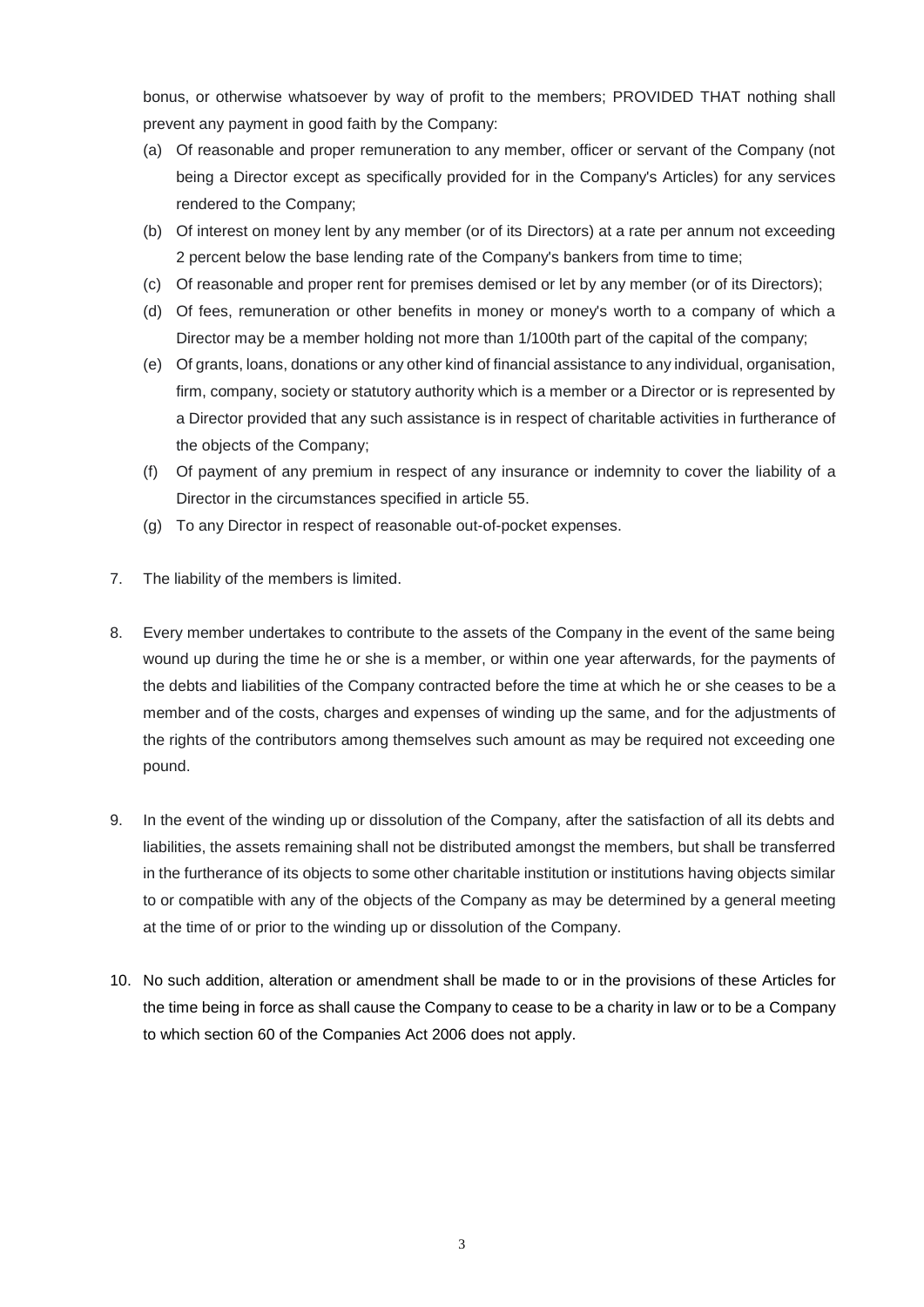### **PART B – ADMINISTRATIVE PROVISIONS**

### **Interpretation**

### 1. In these Articles:

"**address**" means a postal address or, for the purposes of electronic communication, a fax number, an e-mail or postal address or a telephone number for receiving text messages in each case registered with the Company;

"**Articles**" means the Company's articles of association;

"**Company**" means the above-named Company intended to be regulated by the Articles;

"**clear days**" in relation to the period of a notice means a period excluding: (i) the day when the notice is given or deemed to be given; and (ii) the day for which it is given or on which it is to take effect; "**Commission**" means the Charity Commission for England and Wales;

"**Companies Acts**" means the Companies Acts (as defined in section 2 of the Companies Act 2006) insofar as they apply to the Company;

"**Directors**" means the directors of the Company.

"**document**" includes, unless otherwise specified, any document sent or supplied in electronic form; "**electronic form**" has the meaning given in section 1168 of the Companies Act 2006;

"**member**" means member of the Company, as defined in section 112 of the Companies Act 2006; "**seal**" means the common seal of the Company if it has one;

"**secretary**" means any person appointed to perform the duties of the secretary of the Company;

"**United Kingdom**" means Great Britain and Northern Ireland; and

words importing one gender shall include all genders, and the singular includes the plural and vice versa.

Unless the context otherwise requires words or expressions contained in the Articles have the same meaning as in the Companies Acts but excluding any statutory modification not in force when this constitution becomes binding on the Company.

Apart from the exception mentioned in the previous paragraph a reference to an Act of Parliament includes any statutory modification or re-enactment of it for the time being in force.

## **Members**

- 2. The Directors from time to time shall be the only members. A Director shall, by agreeing to become a Director, agree to become a member and accordingly shall be admitted to membership of the Company on his or her appointment as Director.
- 3. Membership is not transferable.
- 4. The Company shall maintain a register of members.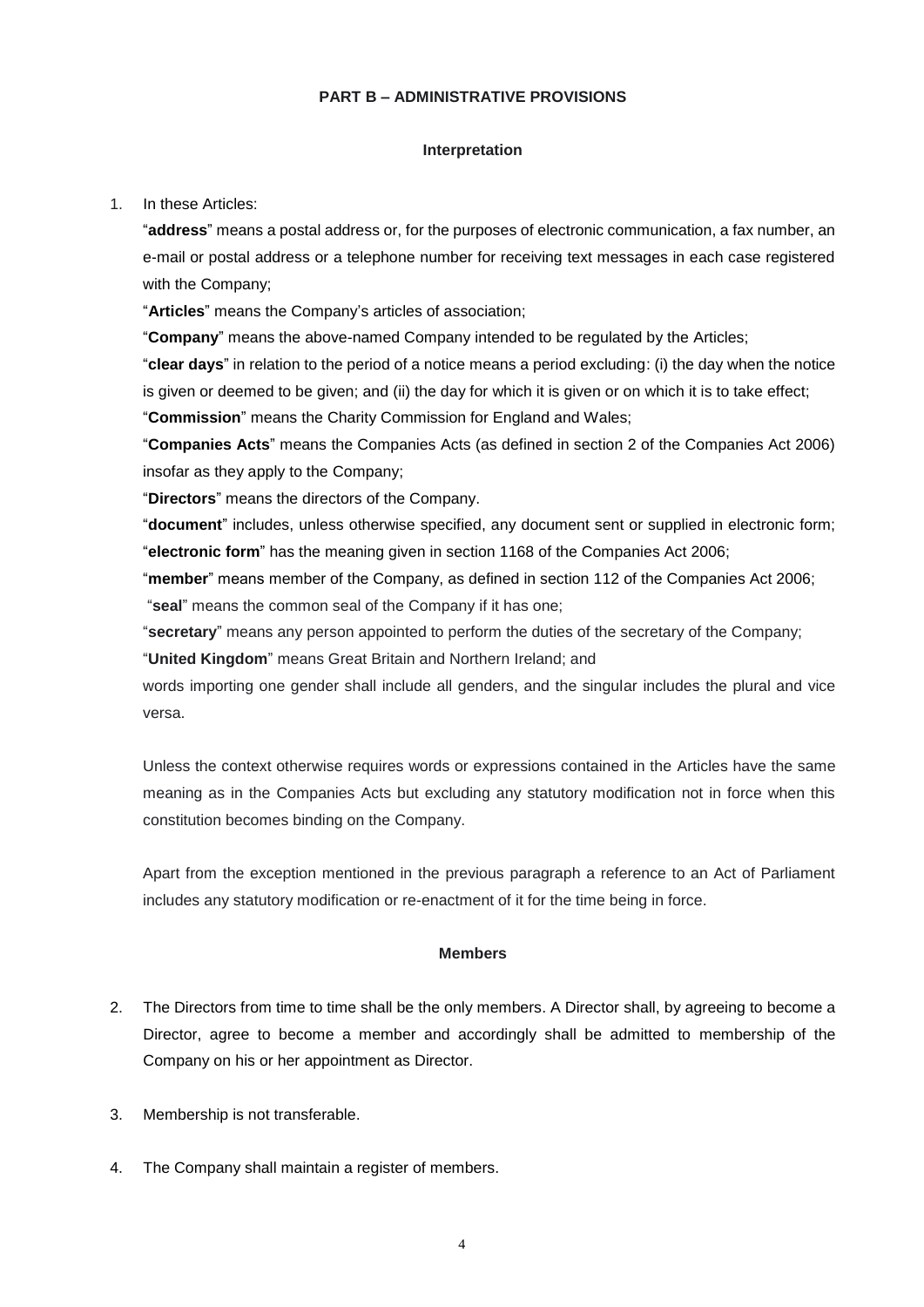# **Termination of membership**

- 5. Membership is terminated if the member:
	- (1) dies; or
	- (2) ceases to be a Director.

## **General meetings**

6. The Directors may call a general meeting at any time.

# **Notice of general meetings**

- 7. The minimum period of notice required to hold a general meeting of the Company is 14 clear days.
	- 8. A general meeting may be called by shorter notice if it is so agreed by a majority in number of members having a right to attend and vote at the meeting, being a majority who together hold not less than 90 percent of the total voting rights.
- 9. The notice must specify the date, time and place of the meeting and the general nature of the business to be transacted. The notice must also contain a statement setting out the right of members to appoint a proxy under section 324 of the Companies Act 2006 and article [18.](#page-6-0)
- 10. The notice must be given to all members and to the Directors and auditors.
- 11. The proceedings at a meeting shall not be invalidated because a person who was entitled to receive notice of the meeting did not receive it because of an accidental omission by the Company.

## **Proceedings at general meetings**

- 12. (1) No business shall be transacted at any general meeting unless a quorum is present. (2) A quorum is three members or the number nearest to one-third of the total number of members, whichever is the greater, present in person or by proxy and entitled to vote upon the business to be conducted at the meeting.
- 13. (1) If a quorum is not present within half an hour from the time appointed for the meeting or during a meeting a quorum ceases to be present, the meeting shall be adjourned to such time and place as the Directors shall determine.

(2) The Directors must reconvene the meeting and must give at least seven clear days' notice of the reconvened meeting stating the date, time and place of the meeting.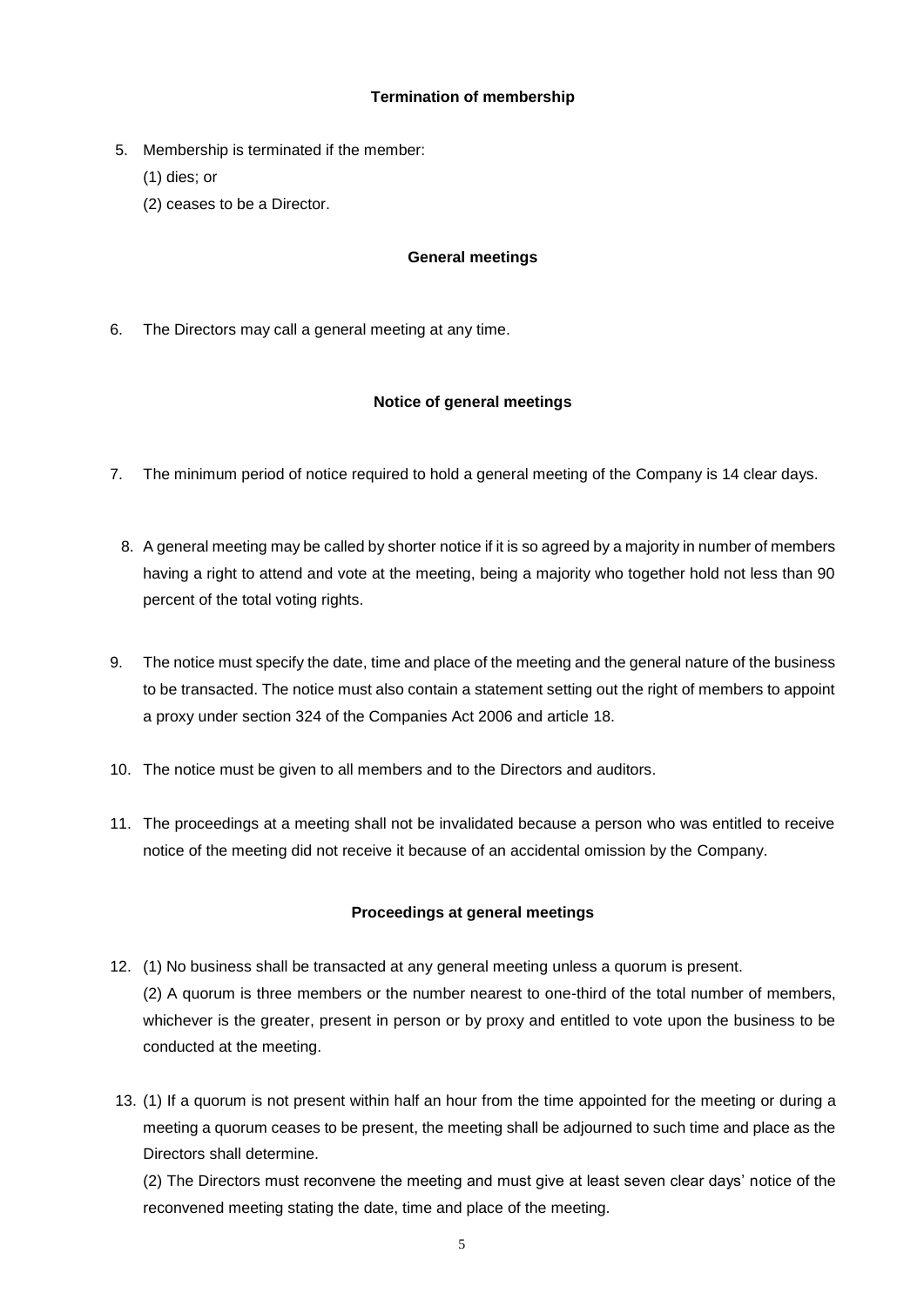(3) If no quorum is present at the reconvened meeting within 15 minutes of the time specified for the start of the meeting the members present in person or by proxy at that time shall constitute the quorum for that meeting.

14. (1) General meetings shall be chaired by the person who has been appointed to chair meetings of the Directors.

(2) If there is no such person or he or she is not present within 15 minutes of the time appointed for the meeting, a Director nominated by the Directors shall chair the meeting.

15. (1) The members present in person or by proxy at a meeting may resolve by ordinary resolution that the meeting shall be adjourned.

(2) The person who is chairing the meeting (the "**Chairperson**") must decide the date, time and place at which the meeting is to be reconvened unless those details are specified in the resolution.

(3) No business shall be conducted at a reconvened meeting unless it could properly have been conducted at the meeting had the adjournment not taken place.

(4) If a meeting is adjourned by a resolution of the members for more than seven days, at least seven clear days' notice shall be given of the reconvened meeting stating the date, time and place of the meeting.

16. (1) Any vote at a meeting shall be decided by a show of hands unless before, or on the declaration of the result of, the show of hands a poll is demanded by:

(a) the Chairperson; or

(b) at least two members present in person or by proxy and having the right to vote at the meeting; or

(c) a member or members present in person or by proxy representing not less than 10% of the total voting rights of all the members having the right to vote at the meeting.

(2) (a) The declaration by the Chairperson of the result of a vote shall be conclusive unless a poll is demanded.

(b) The result of the vote must be recorded in the minutes of the Company, but the number or proportion of votes cast need not be recorded.

(3) In the case of an equality of votes, whether on a show of hands or on a ballot, the Chairperson shall not have a second or casting vote and the resolution shall be deemed to be lost.

(4) (a) A demand for a poll may be withdrawn, before the poll is taken, but only with the consent of the person who is chairing the meeting.

(b) If the demand for a poll is withdrawn the demand shall not invalidate the result of a show of hands declared before the demand was made.

(4) (a) A poll must be taken as the Chairperson directs, who may appoint scrutineers (who need not be members) and who may fix a time and place for declaring the results of the poll.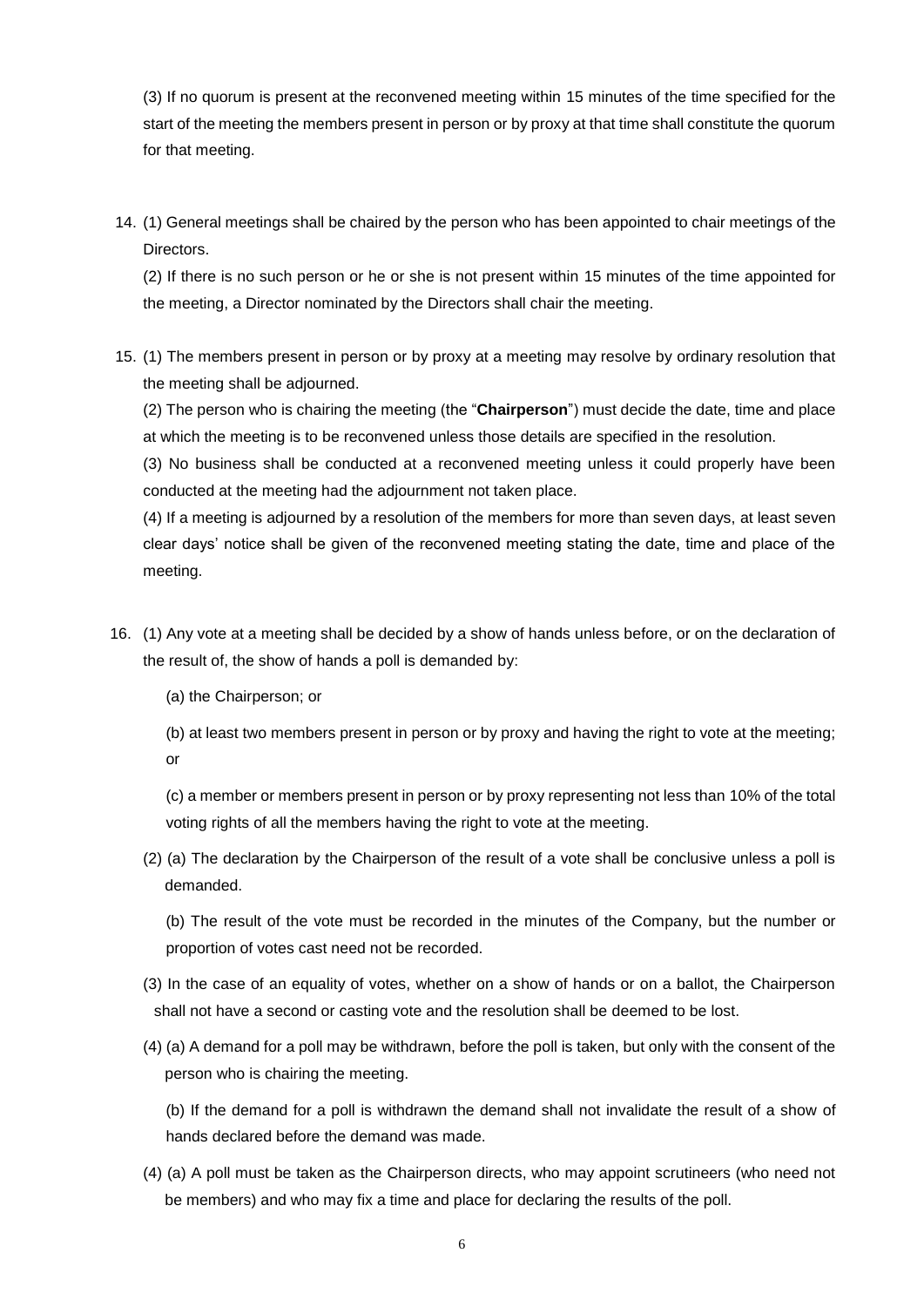(b) The result of the poll shall be deemed to be the resolution of the meeting at which the poll is demanded.

(5) (a) A poll demanded on the election of a Chairperson or on a question of adjournment must be taken immediately.

(b) A poll demanded on any other question must be taken either immediately or at such time and place as the Chairperson directs.

(c) The poll must be taken within 30 days after it has been demanded.

(d) If the poll is not taken immediately at least seven clear days' notice shall be given specifying the time and place at which the poll is to be taken.

(e) If a poll is demanded the meeting may continue to deal with any other business that may be conducted at the meeting.

17. The Company may at its discretion invite other persons to attend its meetings, with or without speaking rights, and without voting rights.

# **Content of proxy notices**

<span id="page-6-0"></span>18. (1) Proxies may only validly be appointed by a notice in writing (a "**proxy notice**") which:

(a) states the name and address of the member appointing the proxy;

(b) identifies the person appointed to be that member's proxy and the general meeting in relation to which that person is appointed;

(c) is signed by or on behalf of the member appointing the proxy, or is authenticated in such manner as the Directors may determine; and

(d) is delivered to the Company in accordance with the Articles and any instructions contained in the notice of the general meeting to which they relate.

(2) The Company may require proxy notices to be delivered in a particular form, and may specify different forms for different purposes.

(3) Proxy notices may specify how the proxy appointed under them is to vote (or that the proxy is to abstain from voting) on one or more resolutions.

# **Delivery of proxy notices**

19. (1) A person who is entitled to attend, speak or vote (either on a show of hands or on a poll) at a general meeting remains so entitled in respect of that meeting or any adjournment of it, even though a valid proxy notice has been delivered to the Company by or on behalf of that person.

(2) An appointment under a proxy notice may be revoked by delivering to the Company a notice in writing given by or on behalf of the person by whom or on whose behalf the proxy notice was given. (3) A notice revoking a proxy appointment only takes effect if it is delivered before the start of the meeting or adjourned meeting to which it relates.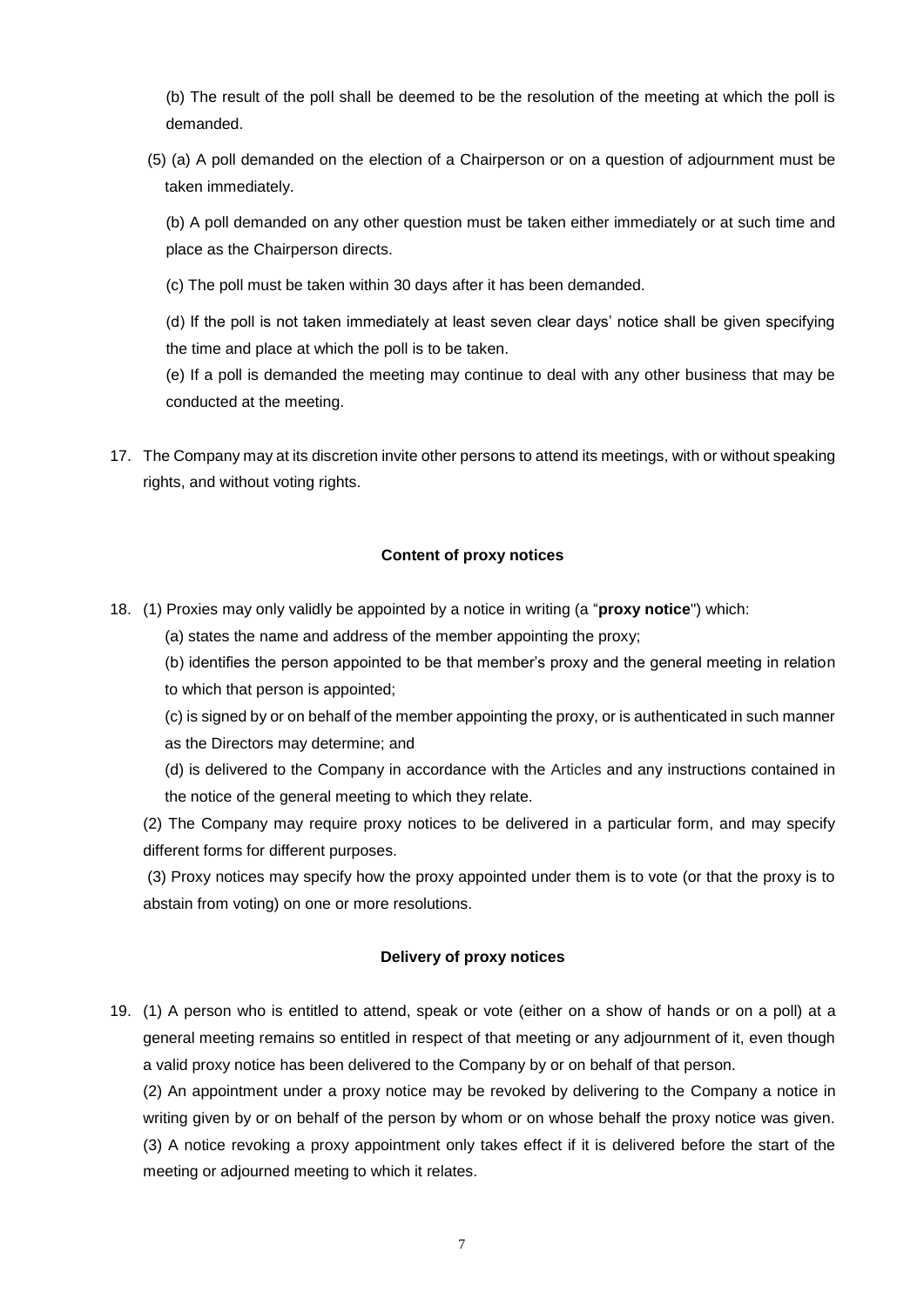(4) If a proxy notice is not executed by the person appointing the proxy, it must be accompanied by written evidence of the authority of the person who executed it to execute it on the appointor's behalf.

## **Written resolutions**

20. (1) A resolution in writing agreed by a simple majority (or in the case of a special resolution by a majority of not less than 75%) of the members who would have been entitled to vote upon it had it been proposed at a general meeting shall be effective provided that:

(a) a copy of the proposed resolution has been sent to every eligible member;

(b) a simple majority (or in the case of a special resolution a majority of not less than 75%) of members has signified its agreement to the resolution; and

(c) it is contained in an authenticated document which has been received at the registered office within the period of 28 days beginning with the circulation date.

(2) A resolution in writing may comprise several copies to which one or more members have signified their agreement.

## **Votes of members**

- 21. Every member shall have one vote.
- 22. Any objection to the qualification of any voter must be raised at the meeting at which the vote is tendered and the decision of the Chairperson shall be final.
- 23. A member or proxy shall declare an interest in, and shall not debate or vote in respect of, any matter in which he or she has a personal material or financial interest without the permission of a majority of the other members present.

## **Directors**

24. (1) A Director must be a natural person aged 18 years or older.

(2) No one may be appointed a Director if he or she would be disqualified from acting under the provisions of article [31.](#page-8-0)

(3) A person may not be appointed as a Director unless he or she has also agreed to become a member. Upon a Director ceasing to be a member, he or she shall automatically and immediately cease to be a Director.

- 25. The minimum number of Directors shall be three and unless the Directors determine otherwise pursuant to article [56](#page-13-1) from time to time, there shall be no maximum number of Directors.
- 26. A Director may not appoint an alternate Director or anyone to act on his or her behalf at meetings of the Directors.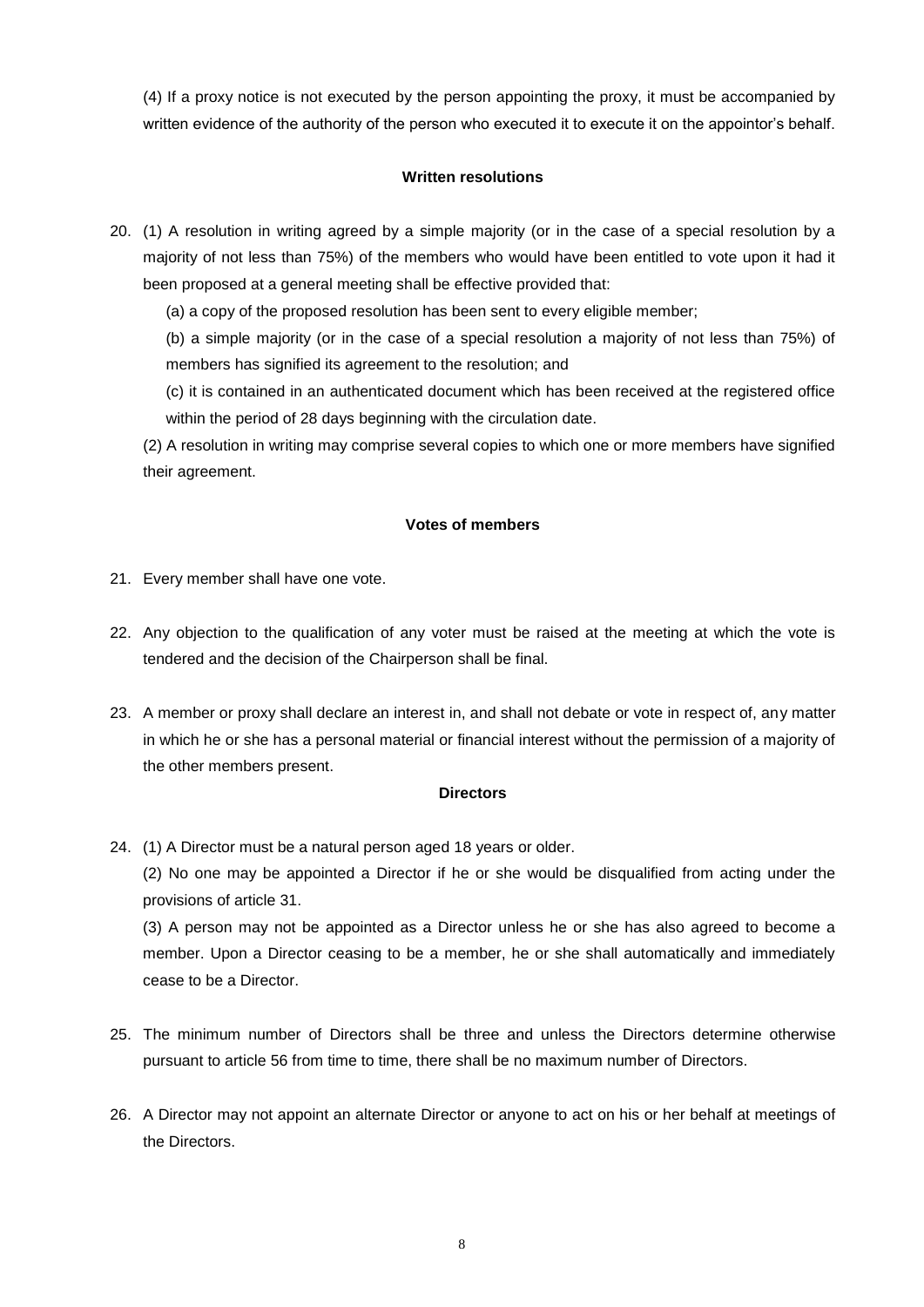## **Powers of Directors**

27. (1) The Directors shall manage the business of the Company and may exercise all the powers of the Company unless they are subject to any restrictions imposed by the Companies Acts, the Articles or any special resolution.

(2) No alteration of the Articles or any special resolution shall have retrospective effect to invalidate any prior act of the Directors.

(3) Any meeting of Directors at which a quorum is present at the time the relevant decision is made may exercise all the powers exercisable by the Directors.

### **Appointment of Directors**

- 28. The Company may by ordinary resolution appoint a person who is willing to act to be a Director.
- 29. The Directors may appoint a person who is willing to act to be a Director.
- 30. The appointment of a Director, whether by the Company in a general meeting or by the other Directors, must not cause the number of Directors to exceed any number fixed as the maximum number of Directors.

#### **Disqualification and removal of Directors**

<span id="page-8-0"></span>31. A Director shall cease to hold office if:

(1) he or she ceases to be a director by virtue of any provision in the Companies Acts or is prohibited by law from being a director;

(2) he or she is disqualified from acting as a trustee or charity trustee by virtue of sections 178 and 179 of the Charities Act 2011 (or any statutory re-enactment or modification of those provisions);

(3) he or she ceases to be a member;

(4) in the written opinion, given to the Company, of a registered medical practitioner treating that person, he or she has become physically or mentally incapable of acting as a Director and may remain so for more than three months;

(5) he or she resigns as a Director by notice to the Company (but only if at least two Directors will remain in office when the notice of resignation is to take effect);

(6) he or she is absent without the permission of the Directors from all their meetings held within a period of six consecutive months and the Directors resolve that his or her office be vacated; or

(7) at least 75% of the Directors vote in favour of his/her removal in writing or at a meeting of the Directors.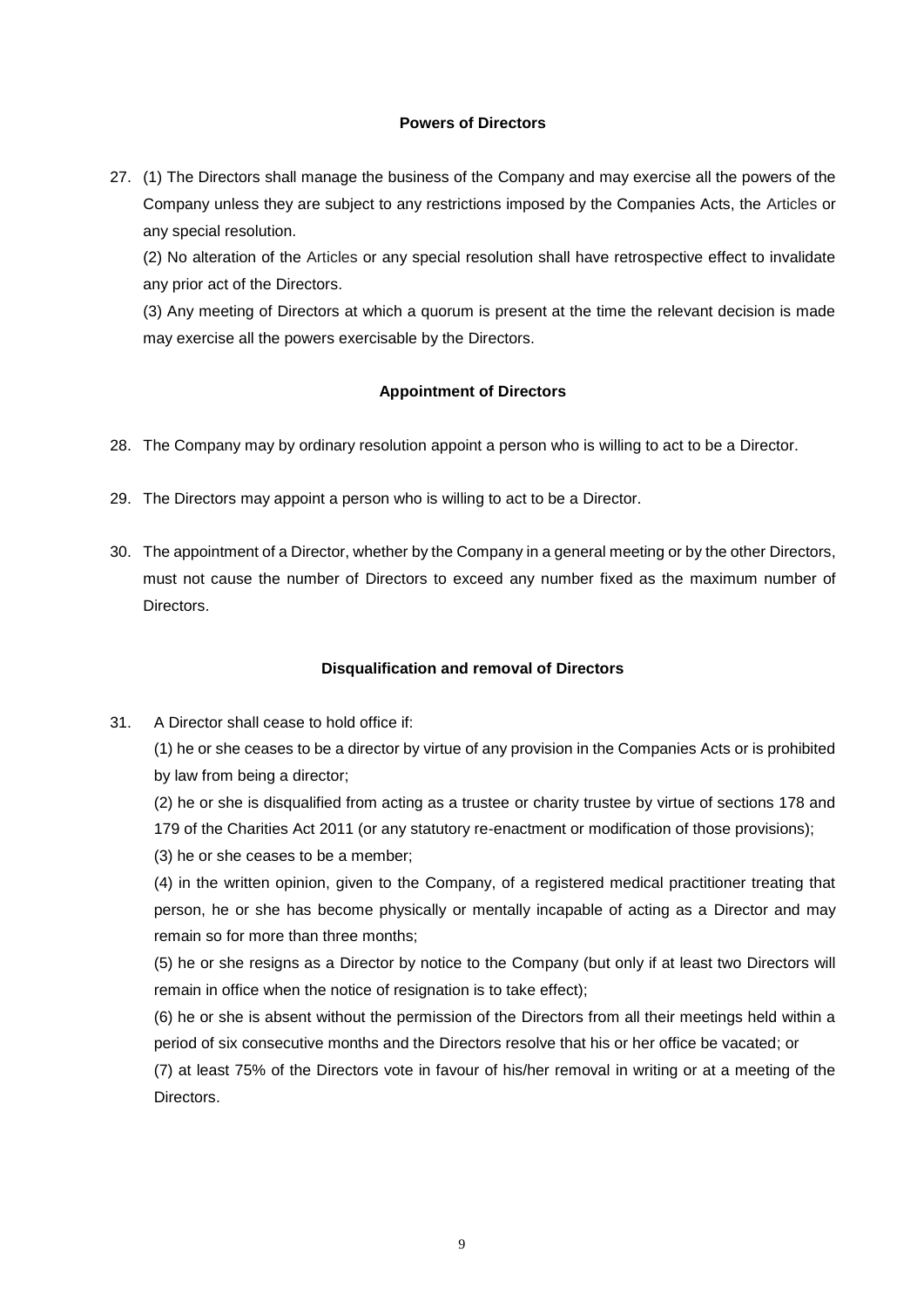## **Remuneration of Directors**

- 32. The directors must not be paid any remuneration unless it is authorised by these Articles.
- 33. Directors may be paid all reasonable out-of-pocket expenses incurred by them in attending and returning from meetings of the Directors or general meetings of the Company or in connection with the business of the Company.
- 34. Any Director, being a solicitor or other person engaged in any profession, shall be entitled to charge and be paid all usual professional or other charges for work done on behalf of the Company by him/her or his/her firm when so instructed by the Directors; provided that nothing shall authorise a Director or his/her firm to act as auditor to the Company.

# **Proceedings of Directors**

- 35. (1) The Directors may regulate their proceedings as they think fit, subject to the provisions of the Articles.
	- (2) Any Director may call a meeting of the Directors.
	- (3) The secretary (if any) must call a meeting of the Directors if requested to do so by a Director.
	- (4) Questions arising at a meeting shall be decided by a majority of votes.
	- (5) In the case of an equality of votes, the Chairperson shall not have a second or casting vote.

(6) A meeting may be held by suitable electronic means agreed by the Directors in which each participant may communicate with all the other participants.

36. (1) No decision may be made by a meeting of the Directors unless a quorum is present at the time the decision is purported to be made. "Present" includes being present by suitable electronic means agreed by the Directors in which a participant or participants may communicate with all the other participants.

(2) The quorum shall be three or the number nearest to one-third of the total number of Directors, whichever is the greater.

- 37. If the number of Directors is less than the number fixed as the quorum, the continuing Directors or Director may act only for the purpose of filling vacancies or of calling a general meeting.
- 38. A Director shall declare an interest in and shall not speak or vote in respect of any matter in which he or she has a personal material or financial interest or any connected matter. Any Director declaring such an interest shall not be counted for the purpose of calculating a quorum for the meeting for the period during which the matter is under debate.
- 39. (1) The Directors shall appoint a Director to chair their meetings and may at any time revoke such appointment.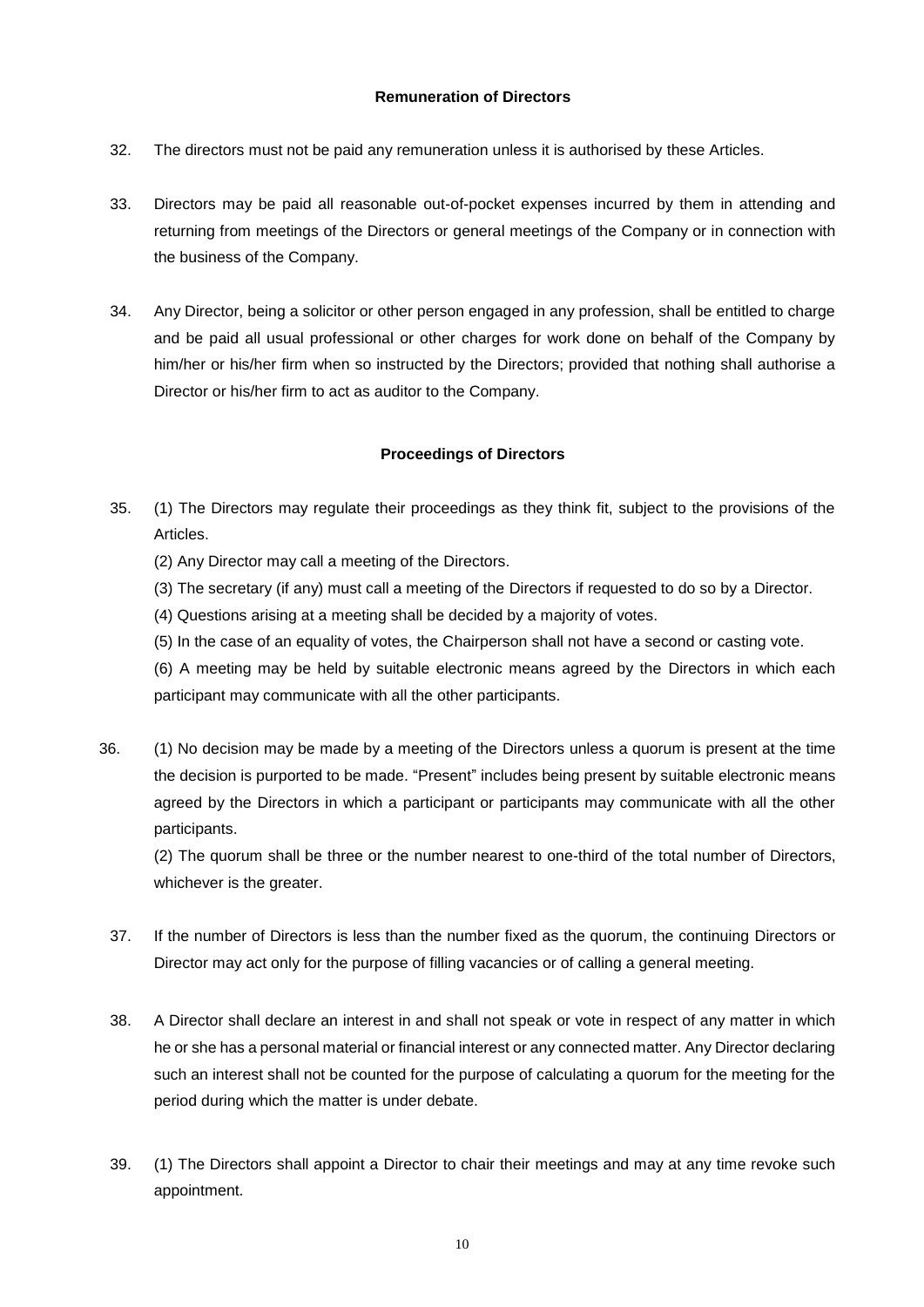(2) If no one has been appointed to chair meetings of the Directors or if the person appointed is unwilling to preside or is not present within 20 minutes after the time appointed for the meeting, the Directors present may appoint one of their number to chair that meeting.

(3) The person appointed to chair meetings of the Directors shall have no functions or powers except those conferred by the Articles or delegated to him or her by the Directors.

40. (1) A resolution in writing or in electronic form agreed by all of the Directors entitled to receive notice of a meeting of the Directors and to vote upon the resolution shall be as valid and effectual as if it had been passed at a meeting of the Directors duly convened and held.

(2) The resolution in writing may comprise several documents containing the text of the resolution in like form to each of which one or more Directors has signified their agreement.

41. The Directors may at their discretion invite other persons to attend its meetings, with or without speaking rights, and without voting rights.

# **Delegation**

- 42. (1) The Directors may delegate any of their powers or functions to a committee made up of two or more Directors and other persons as the Directors think fit, but the terms of any delegation must be recorded in the minute book.
	- (2) The Directors may impose conditions when delegating, including the conditions that:
		- (a) the relevant powers are to be exercised exclusively by the committee to whom they delegate; (b) no expenditure may be incurred on behalf of the Company except in accordance with a budget previously agreed with the Directors.
	- (3) The Directors may revoke or alter a delegation.
	- (4) All acts and proceedings of any committees must be fully and promptly reported to the Directors.

## **Validity of Director's decisions**

- <span id="page-10-0"></span>43. (1) Subject to article 43(2), all acts done by a meeting of Directors, or of a committee of Directors, shall be valid notwithstanding the participation in any vote of a Director:
	- (a) who was disqualified from holding office;
	- (b) who had been obliged by the constitution to vacate office;

(c) who was not entitled to vote on the matter, whether by reason of a conflict of interests or otherwise;

if without:

- (d) the vote of that Director; and
- (e) that Director being counted in the quorum;

the decision has been made by a majority of the Directors at a quorate meeting.

(2) Article [433](#page-10-0)(1) does not permit a Director or a connected person to keep any benefit that may be conferred upon him or her by a resolution of the Directors or of a committee of Directors if, but for article [433](#page-10-0)(1), the resolution would have been void.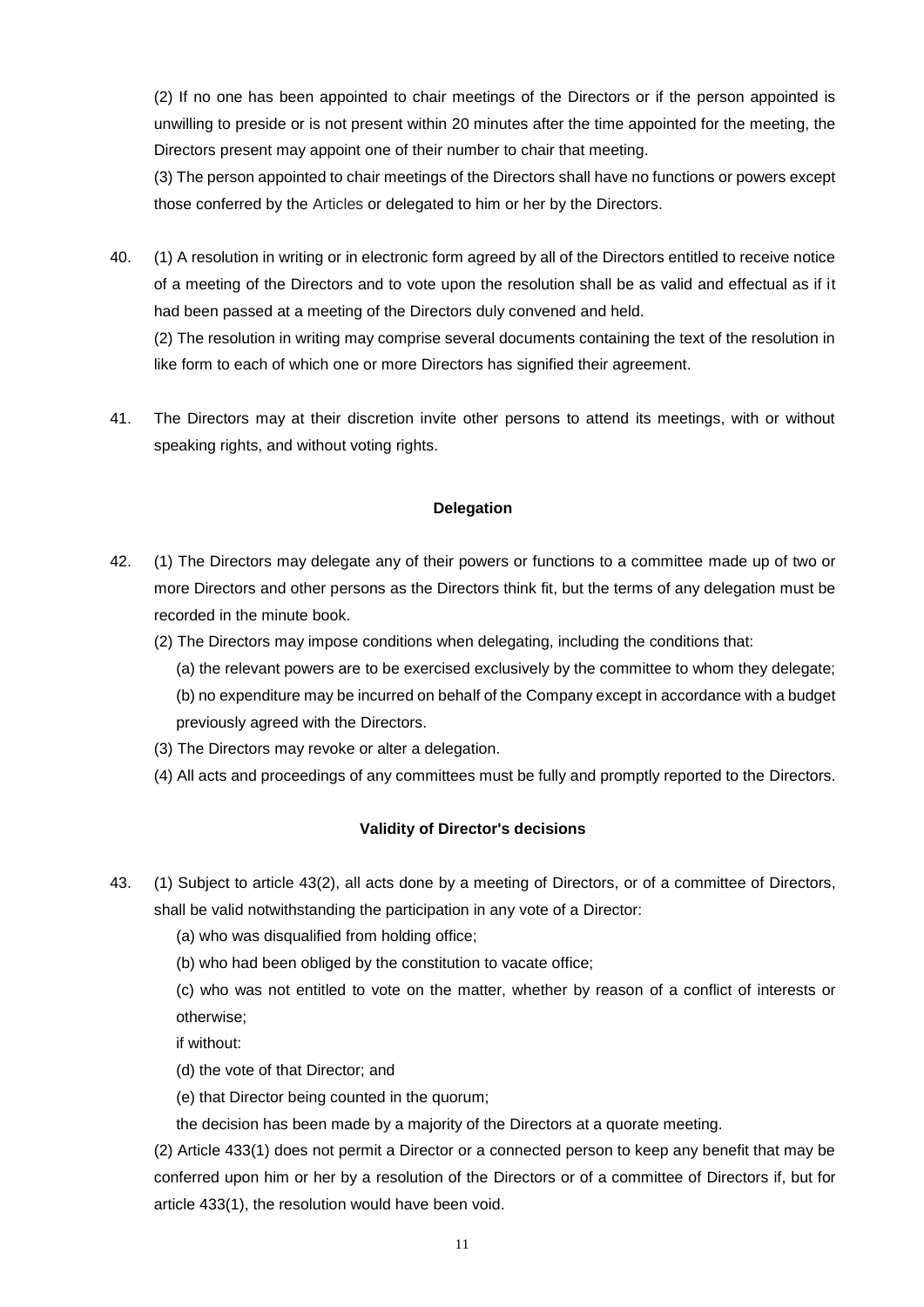#### **Secretary**

- 44. The Directors may appoint a secretary of the Company for such term at such remuneration and upon such conditions as they think fit; and any secretary so appointed may be removed by them. No remuneration may be paid to a secretary who is also a Director.
- 45. A provision of the Act or these Articles requiring or authorising a thing to be done by or to a Director and the secretary shall not be satisfied by its being done by or to the same person acting in both capacities.

#### **Seal**

46. If the Company has a seal it must only be used by the authority of the Directors or of a committee of Directors authorised by the Directors. The Directors may determine who shall sign any instrument to which the seal is affixed and unless otherwise so determined it shall be signed by a Director and by the secretary (if any) or by a second Director.

#### **Minutes**

- 47. The Directors must keep minutes of all:
	- (1) appointments of officers made by the Directors;
	- (2) proceedings at meetings of the Company;
	- (3) meetings of the Directors and committees of Directors including:
		- (a) the names of the Directors present at the meeting;
		- (b) the decisions made at the meetings; and
		- (c) where appropriate the reasons for the decisions.

# **Accounts**

- 48. (1) The Directors must prepare for each financial year accounts as required by the Companies Acts. The accounts must adhere to the recommendations of applicable Statements of Recommended Practice.
	- (2) The Directors must keep accounting records as required by the Companies Acts.

### **Annual Report and Return and Register of Charities**

- 49. (1) The Directors must comply with the requirements of the Charities Act 2011 with regard to the:
	- (a) transmission of a copy of the statements of account to the Commission;
	- (b) preparation of an Annual Report and the transmission of a copy of it to the Commission;
	- (c) preparation of an Annual Return and its transmission to the Commission.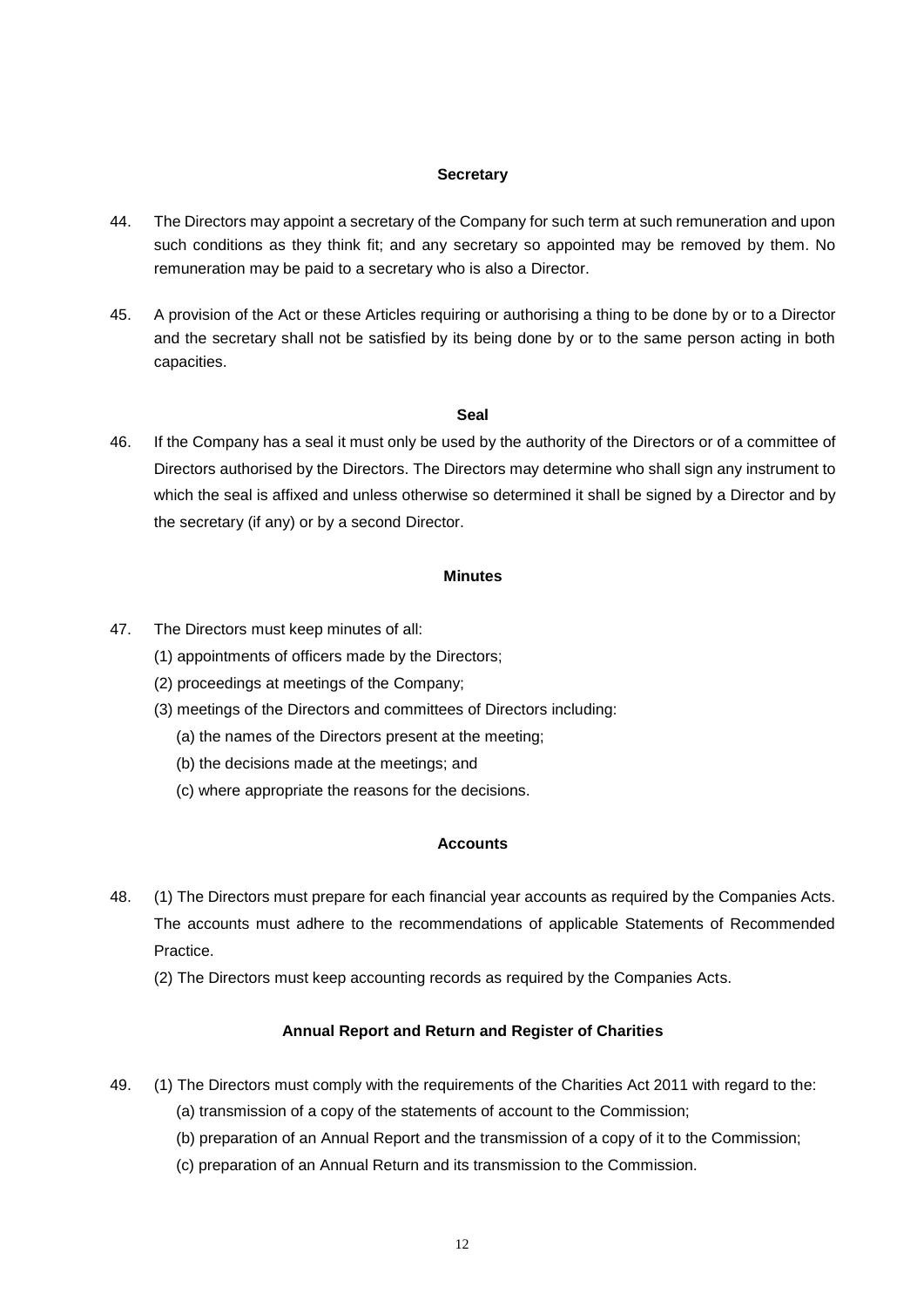(2) The Directors must notify the Commission promptly of any changes to the Company's entry on the Central Register of Charities.

# **Means of communication to be used**

50. (1) Subject to the Articles, anything sent or supplied by or to the charity under the Articles may be sent or supplied in any way in which the Companies Act 2006 provides for documents or information which are authorised or required by any provision of that Act to be sent or supplied by or to the Company.

(2) Subject to the Articles, any notice or document to be sent or supplied to a Director in connection with the taking of decisions by directors may also be sent or supplied by the means by which that Director has asked to be sent or supplied with such notices or documents for the time being.

- 51. Any notice to be given to or by any person pursuant to the Articles:
	- (1) must be in writing; or
	- (2) must be given in electronic form.
- 52. (1) The Company may give any notice to a member either:
	- (a) personally; or
	- (b) by sending it by post in a prepaid envelope addressed to the member at his or her address; or
	- (c) by leaving it at the address of the member; or
	- (d) by giving it in electronic form to the member's address; or

(e) by placing the notice on a website and providing the person with a notification in writing or in electronic form of the presence of the notice on the website.

(2) The notification must state that it concerns a notice of a Company meeting and must specify the place, date and time of the meeting.

(3) A member who does not register an address with the Company or who registers only a postal address that is not within the United Kingdom shall not be entitled to receive any notice from the Company.

- 53. A member present in person at any meeting of the Company shall be deemed to have received notice of the meeting and of the purposes for which it was called.
- 54. (1) Proof that an envelope containing a notice was properly addressed, prepaid and posted shall be conclusive evidence that the notice was given.

(2) Proof that an electronic form of notice was given shall be conclusive where the Company can demonstrate that it was properly addressed and sent, in accordance with section 1147 of the Companies Act 2006.

- (3) In accordance with section 1147 of the Companies Act 2006, notice shall be deemed to be given: (a) 48 hours after the envelope containing it was posted; or
	- (b) in the case of an electronic form of communication, 48 hours after it was sent.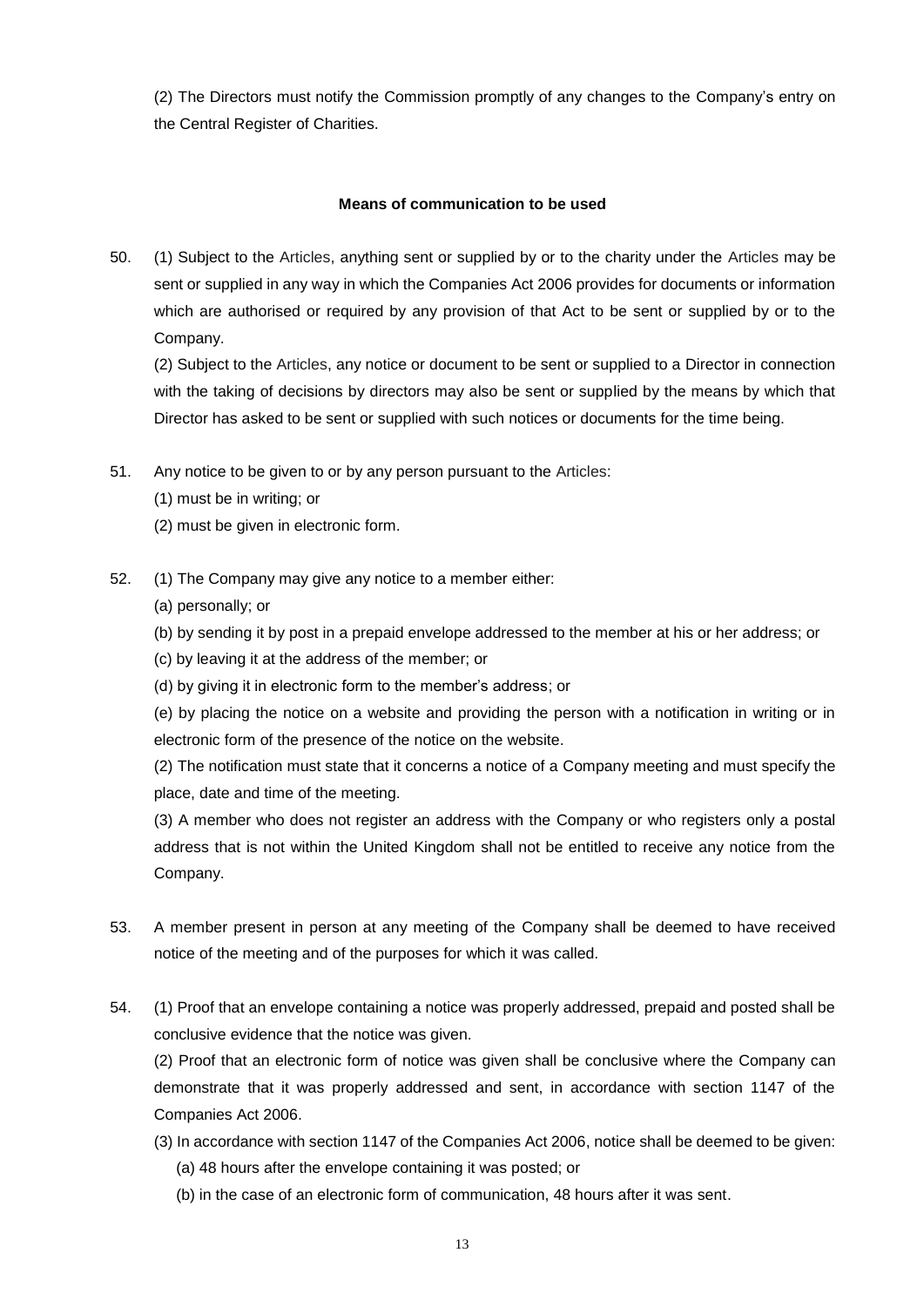### **Indemnity**

- <span id="page-13-0"></span>55. (1) The Company shall indemnify a relevant Director against any liability incurred in that capacity, to the extent permitted by sections 232 to 234 of the Companies Act 2006.
	- (2) In this article, a "**relevant Director**" means any Director or former Director of the Company.

#### **Rules**

- <span id="page-13-1"></span>56. (1) The Directors may from time to time make such reasonable and proper rules or bye laws as they may deem necessary or expedient for the proper conduct and management of the Company.
	- (2) The bye laws may regulate the following matters but are not restricted to them:
		- (a) the appointment of a Chairperson, secretary, treasurer or such other officers as the Directors may from time to time think fit;

(b) the admission of members and the rights and privileges of such members, and the entrance fees, subscriptions and other fees or payments to be made by members;

(c) the conduct of members in relation to one another, and to the Company's employees and volunteers;

(d) the terms applicable from time to time in respect of Directors, including as to the duration of their term of office, or any maximum number of consecutive terms of office served or other qualifying requirements;

(e) the setting aside of the whole or any part or parts of the Company's premises at any particular time or times or for any particular purpose or purposes;

(f) the procedure at general meetings and meetings of the Directors in so far as such procedure is not regulated by the Companies Acts or by the Articles;

(g) generally, all such matters as are commonly the subject matter of Company rules.

(3) The Company in general meeting or by written resolution has the power to alter, add to or repeal the rules or bye laws.

(4) The Directors must adopt such means as they think sufficient to bring the rules and bye laws to the notice of members.

(5) The rules or bye laws shall be binding on all members. No rule or bye law shall be inconsistent with, or shall affect or repeal anything contained in, the Articles.

#### **Dispute Resolution**

57. If a dispute arises between members about the validity or propriety of anything done by the members under these Articles, and the dispute cannot be resolved by agreement, the parties to the dispute must first try in good faith to settle the dispute by mediation before resorting to litigation.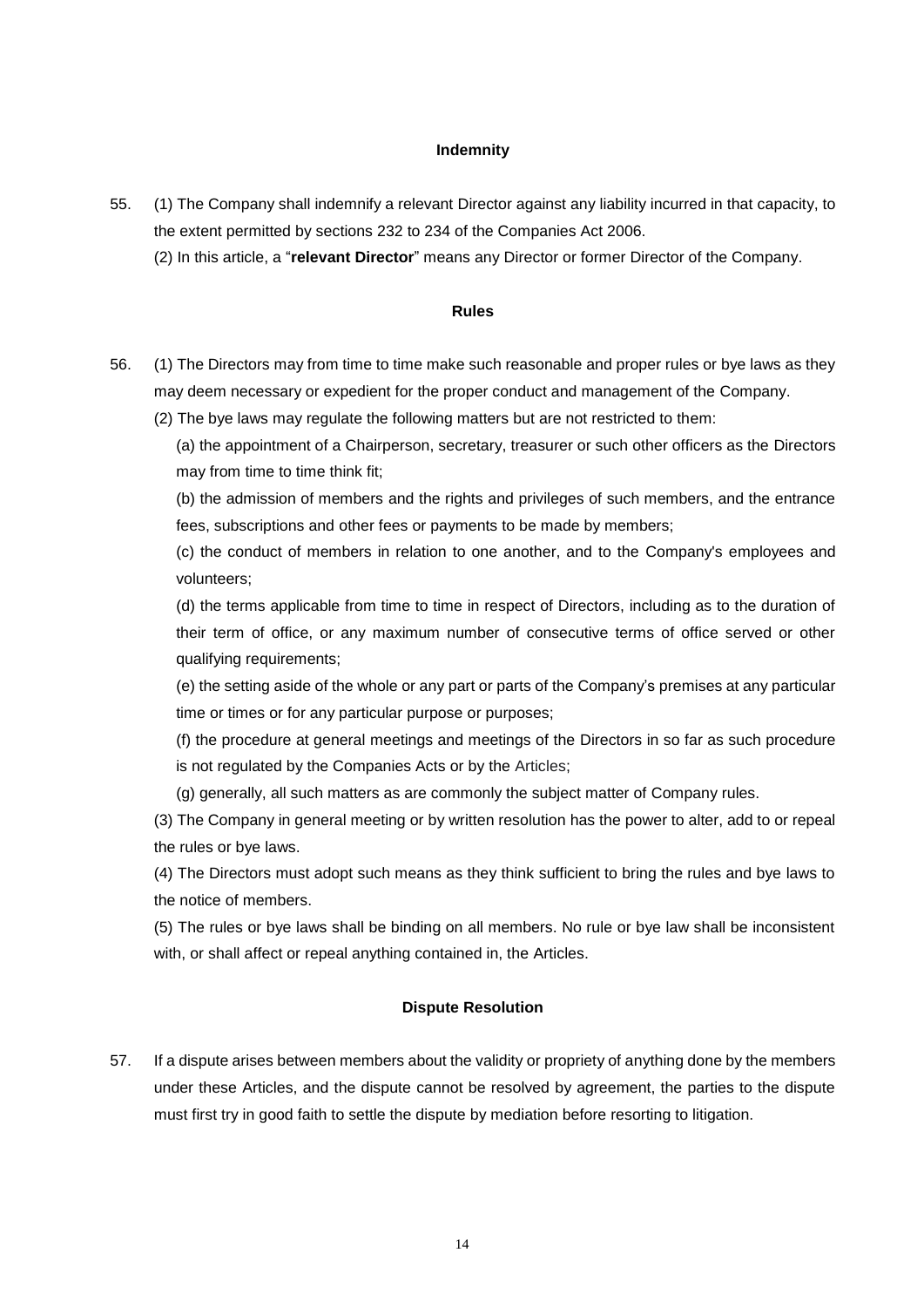**Company number: 03307683 Registered charity: 1067139**

### **PRIVATE COMPANY LIMITED BY GUARANTEE**

**ARTICLES OF ASSOCIATION OF EARTHWORKS ST ALBANS Supplementary Notes**

**November 2020**

#### **Background**

**Earthworks developed amended Articles of Association in 2020 to replace the previous governing documents. These notes are designed to explain the reasons for the changes to the Articles of Association, also known as the Governing Document.**

**The governing documents were amended and submitted to the Charity Commission for the following reasons:**

The original governing documents provided for Earthworks to be a membership organisation, with a register of members having various powers, notably to appoint the Trustees. However, a register of members had not been kept and no one knew who would be qualified to be a member.

The original governing documents, for example the references to legislation, were out of date and not consistent with the current Charity Commission recommendations

The original Memorandum covered the powers of the AGM including the appointment of Trustees by members for one-year terms that are potentially renewable indefinitely. This is no longer good practice and inconsistent with the Charity Governance Code.

#### **PART A – CONSTITUTIONAL PROVISIONS**

### **Article 3 - Objects**

After taking legal advice it was decided to retain Earthworks' existing charitable objects. The objects are broad but enables the charity to focus on its core purpose.

# **PART B – ADMINISTRATIVE PROVISIONS**

### **Articles 2 – 5 Members**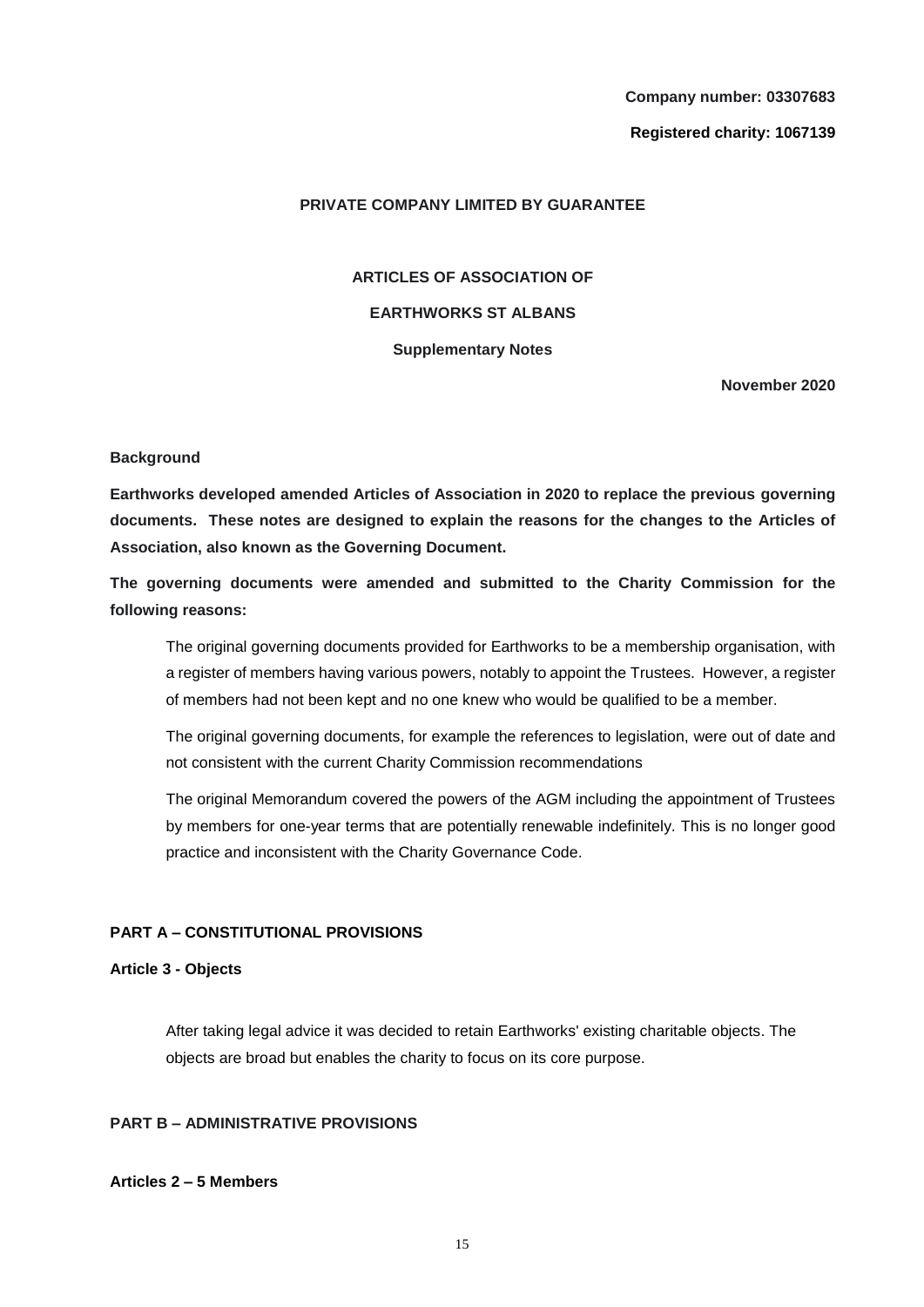Earthworks is a private company limited by guarantee, so has directors. A Register of Members and Directors has been established. The only members are also directors of the company. Earthworks is also a registered charity and the directors are also trustees of the Charity. So, directors, trustees and members are all the same individuals.

#### **Articles 6 – 23 Meetings**

An AGM is a general meeting that certain companies (such as public companies) are required to hold each year. A private company, such as Earthworks, is not required to hold an AGM each year, although it may choose to do so (and make the necessary provisions in its articles of association).

There is no longer a requirement in Earthworks' articles of association to hold an AGM because it provides greater flexibility to make appointments and decide on other matters. These decisions can be made at a general meeting of the members, which can be called at any time per Article 6 (i.e. need not be called annually).

Since the directors are also members, the persons eligible to attend both the general meetings and board meetings are the same. However, directors and members perform different roles in a company. The members are "owners" of the company whereas the directors are its managers.

Company law requires some decisions to be made by the directors in board meetings and others to be made by the members by resolutions, either written or passed at general meetings.

To replace the AGM, an annual celebration event is held for anyone associated with Earthworks. This celebration and other processes such as the quarterly Project Group meetings allow Earthworkers, staff and volunteers to raise any issues notably on what they like, or don't like about Earthworks and what they would like in the future. In this way the Board promotes inclusivity where everyone has a voice.

#### **Article 25 – Directors**

There is no maximum number of directors in the Articles. This provides flexibility; if the Board decides to amend the maximum number, the articles do not have to be formally amended.

### **Article 39 – Chair**

**The directors have the power to elect, or remove, their Chair at any time. There is no specific requirement to have any other officers.**

## **Article 56 – Rules**

**The directors have the power to create rules to cover such issues as the maximum number of directors and appointment of various officers. The Board is committed to achieving full**